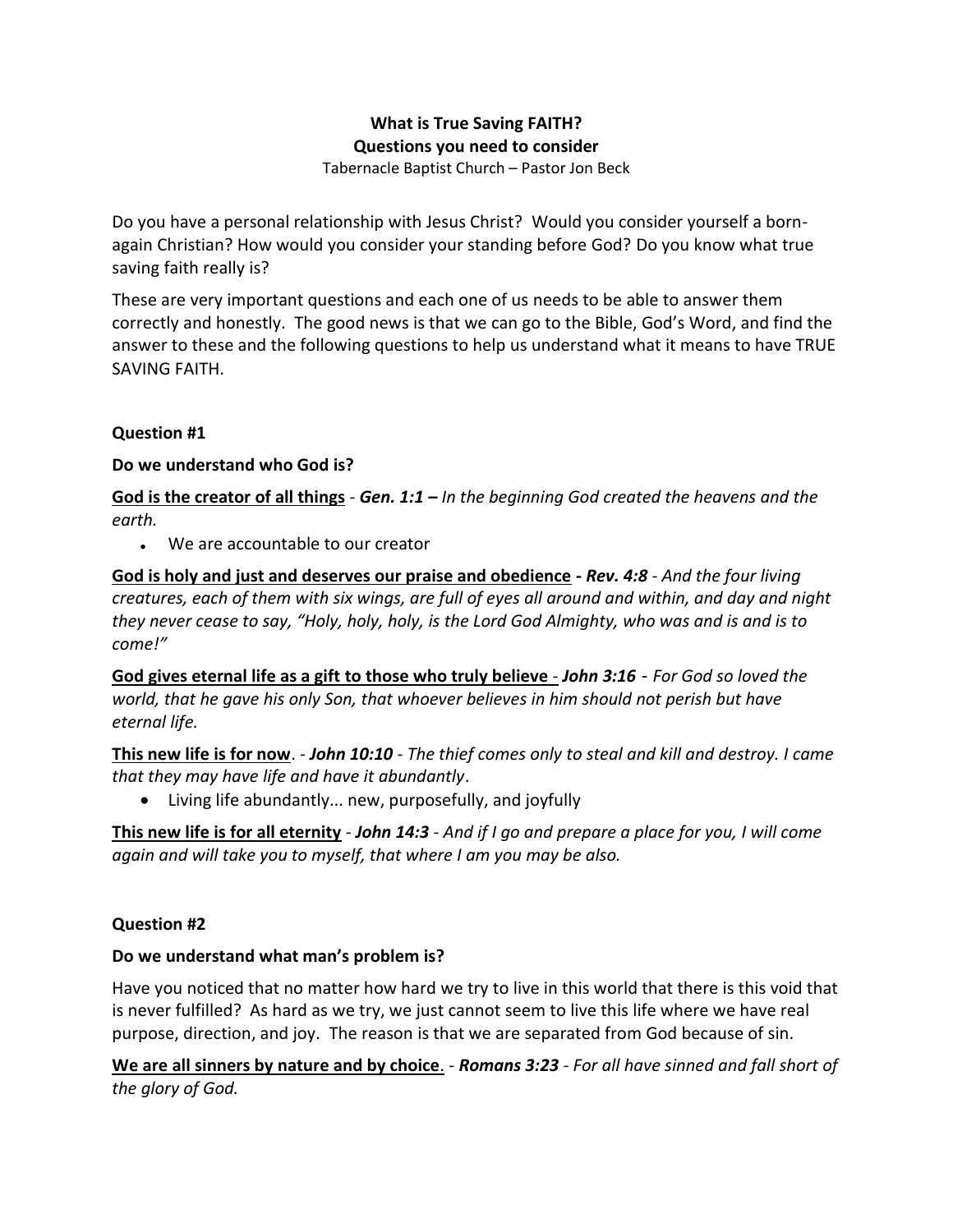**We cannot save ourselves.** - *Ephesians 2:8 - For by grace you have been saved through faith; and that is not of yourselves; it is the gift of God*.

**We deserve God's judgment**. - **Romans 6:23** - For the wages of sin is death; but the gift of God is eternal life through Jesus Christ our Lord.

We must remember that this rebellion is not against man or the church, but rather this rebellion is against God. We are rebelling against the Creator God of the universe. There is nothing on our own that can be done to make right this relationship. That is why God sent His Son Jesus Christ.

## **Question #3**

## **Do we understand what Jesus Christ has done for us?**

God is holy and just and must punish sin. Yet He loves us and provides forgiveness for our sin through Jesus Christ. - **John 14:6** - *I am the way, the truth, and the life: no one comes to the Father except through Me*

**Jesus is God and became man** - *John 1:1 - In the beginning was the Word, and the Word was with God, and the Word was God. John 1:14 - And the Word became flesh and dwelt among us, and we have seen his glory, glory as of the only Son from the Father, full of grace and truth.*

**Jesus died for us on the cross** - *1 Peter 3:18 - For Christ also suffered once for sins, the righteous for the unrighteous, that he might bring us to God, being put to death in the flesh but made alive in the spirit,*

**Jesus was resurrected (arose) from the dead and is alive today** - *Romans 4:25 - who was delivered up for our trespasses and raised for our justification. - Romans 6:9–10 - We know that Christ, being raised from the dead, will never die again; death no longer has dominion over him. [10] For the death he died he died to sin, once for all, but the life he lives he lives to God*.

**God, through His Holy Spirit, calls us to Himself** - *John 6:44 - No one can come to me unless the Father who sent me draws him. And I will raise him up on the last day.*

#### **Question #4**

#### **Do you understand what you need to do?**

**The only way Jesus can affect your life is for you to receive Him.** - *John 1:12 - But as many as received Him, to them He gave the right to become children of God, to those who believe in His name*.

**You must turn from your sin**. - *Acts 3:19 - Repent therefore and be converted, that your sins may be blotted out, so that times of refreshing may come from the presence of the Lord.*

• Repentance is realizing that a change needs to take place.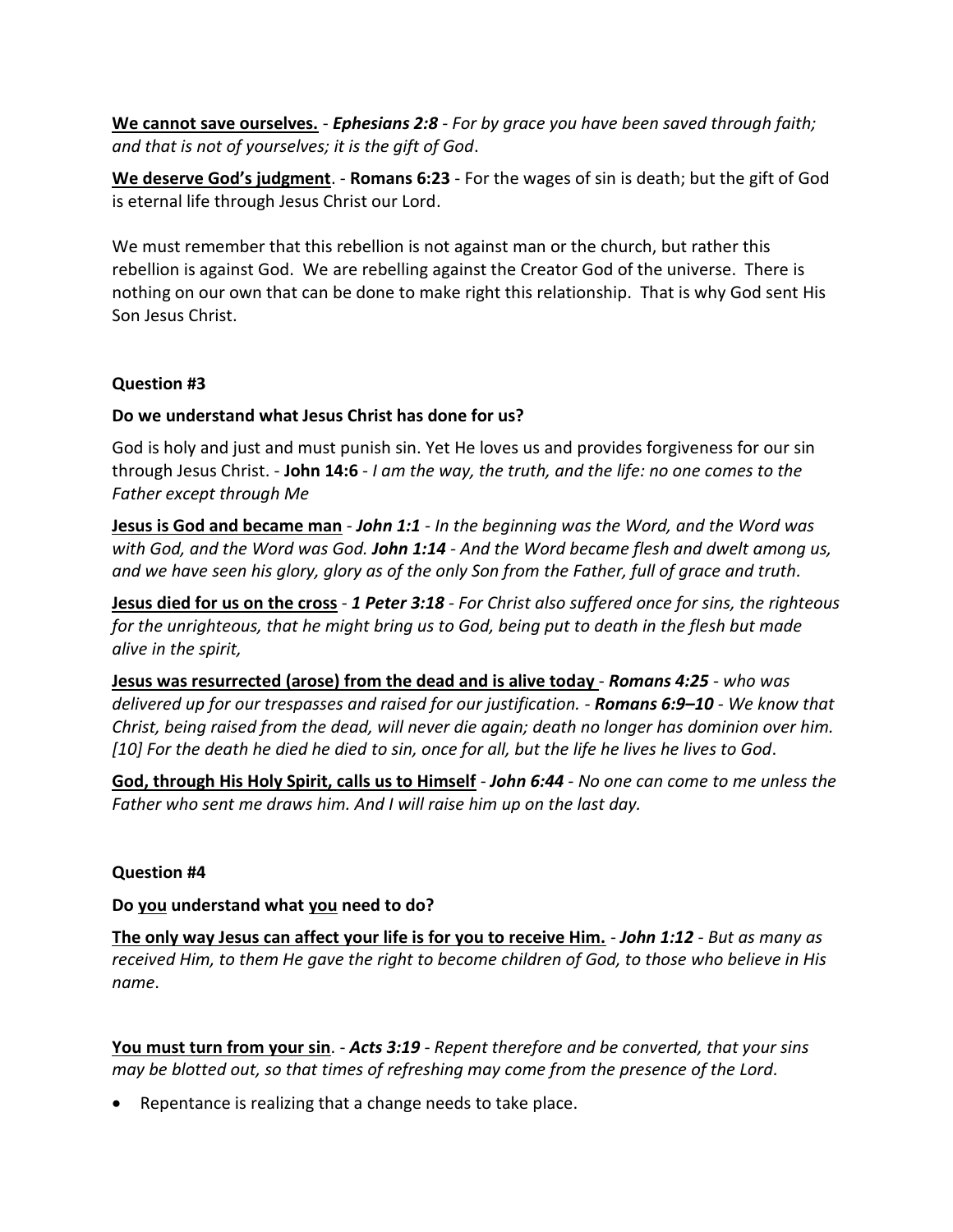- Repentance is realizing only God can change us.
- Repentance is turning away from your sin and turning to God through Jesus.

**You must place your faith in Jesus Christ.** – *Ephesians 2:8 - For by grace you have been saved through faith; and that is not of yourselves; it is the gift of God.*

- Faith is not just believing facts about Jesus.
- · Faith is trusting in Jesus.

**You must give Christ control of your life**. You must surrender to His Lordship and begin to daily life for Him*. - Romans 10:9-10 - That if you confess with your mouth the Lord Jesus and believe in your heart that God has raised Him from the dead, you will be saved. For with the heart one believes unto righteousness, and with the mouth confession is made unto salvation*.

- **Living for Jesus is more than just saying you believe in Him Matthew 7:21–23** *[21] "Not everyone who says to me, 'Lord, Lord,' will enter the kingdom of heaven, but the one who does the will of my Father who is in heaven. [22] On that day many will say to me, 'Lord, Lord, did we not prophesy in your name, and cast out demons in your name, and do many mighty works in your name?' [23] And then will I declare to them, 'I never knew you; depart from me, you workers of lawlessness.'*
- **Living for Jesus is truly loving Him and following after Him.**
- **This involves the daily giving of yourself to the Lord and His will for your life**. You must stop trusting in yourself and start living in total dependence upon Him.
- **This involves striving to be more like Christ each and every day of your life.** A life of growing and changing.

# **You must receive Jesus Christ into your life by personal invitation.**

Becoming a Christian is something you must do for yourself. No one else can make this decision for you. It is not something you do after you get your life in order. It is something you do because you realize only God can change your life.

Are you ready to accept the gift of eternal life that Jesus is offering right now? Are you ready to follow Jesus as your Savior and Lord? Are you ready to confess and forsake your sin and receive the forgiveness that is found in Christ? If you are ready to receive the gift of eternal life, then trust in Jesus right now.

Go to God in prayer. Admit to Him that you are sinner and in need of a Savior. Thank Him for sending His Son, Jesus Christ. Tell Him that you repent of your sins and receive Jesus as your Savior and Lord. Ask Him to fill you with His Holy Spirit. Ask Him to empower you, to change you, and to help you live an obedient and Godly life. Ask Him to save you and come into your life.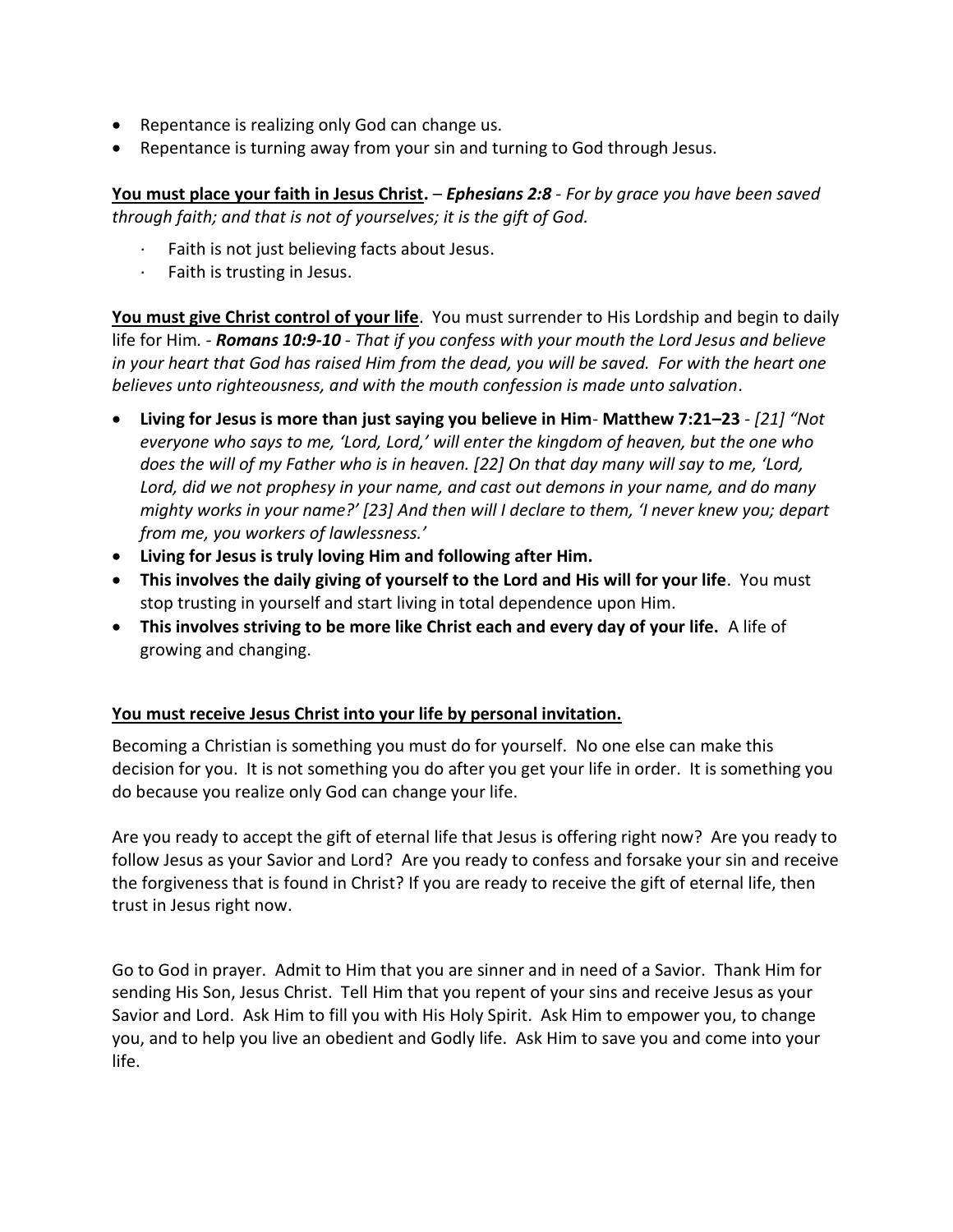**If you have become a new believer, you can immediately begin to grow as a Christian. You can do this by redirecting your focus in life. Begin to live for God rather than yourself.**

- Begin living a life that is pleasing to God *2 Corinthians 5:9 - So whether we are at home or away, we make it our aim to please him.*
- Begin to develop a growing love for God and for others. *Matthew 22:37–39 - [37] And he said to him, "You shall love the Lord your God with all your heart and with all your soul and with all your mind. [38] This is the great and first commandment. [39] And a second is like it: You shall love your neighbor as yourself.*
- Begin to make decisions based on your obedience to and respect for God's Word *John 14:21 - Whoever has my commandments and keeps them, he it is who loves me. And he who loves me will be loved by my Father, and I will love him and manifest myself to him.*
- Begin to place the needs of others before your own. *John 13:14–17 - [14] If I then, your Lord and Teacher, have washed your feet, you also ought to wash one another's feet. [15] For I have given you an example, that you also should do just as I have done to you. [16] Truly, truly, I say to you, a servant is not greater than his master, nor is a messenger greater than the one who sent him. [17] If you know these things, blessed are you if you do them.*

# **God knows that we will not be perfect, but He does expect us to be growing.**

As a new believer in Christ you must begin to grow daily in your knowledge and understanding of the Lord. You can start with understanding that the Bible is the Word of God. It is absolutely true and has all the means to help you grow in your understanding of Him and how it is you can live an obedient and joyful Christian life. As you read, study, and meditate on the Word, you must develop Godly disciplines in your life that will allow you to put off the old life and put on the new life in Christ. You can experience this new life as you begin to live out these disciplines:

**Prayer:** Pray daily. Speak to God in a real and personal way throughout the day.

**Worship:** Give God the praise that He deserves. Love the Lord you God with all your heart, soul, and mind.

**Bible Study:** The Bible is the Word of God. Read it daily. The book of Luke (in the New Testament) is a great place to start.

**Fellowship:** Meet regularly with other Christians who will help you grow in your new life. Our church is a faithful church that believes the Bible and glorifies Jesus in all it does. Join us and begin to develop Christian relationships and worship as the body of Christ.

**Service:** Serve Christ and serve one another. We Christians do not serve out of mere duty, but out of love for our Savior, seeking to be obedient in every aspect of life for the sake of Jesus, our Lord.

**Witnessing:** Tell others about what Christ has done in your life. Share the good news of God's saving grace with all who will listen.